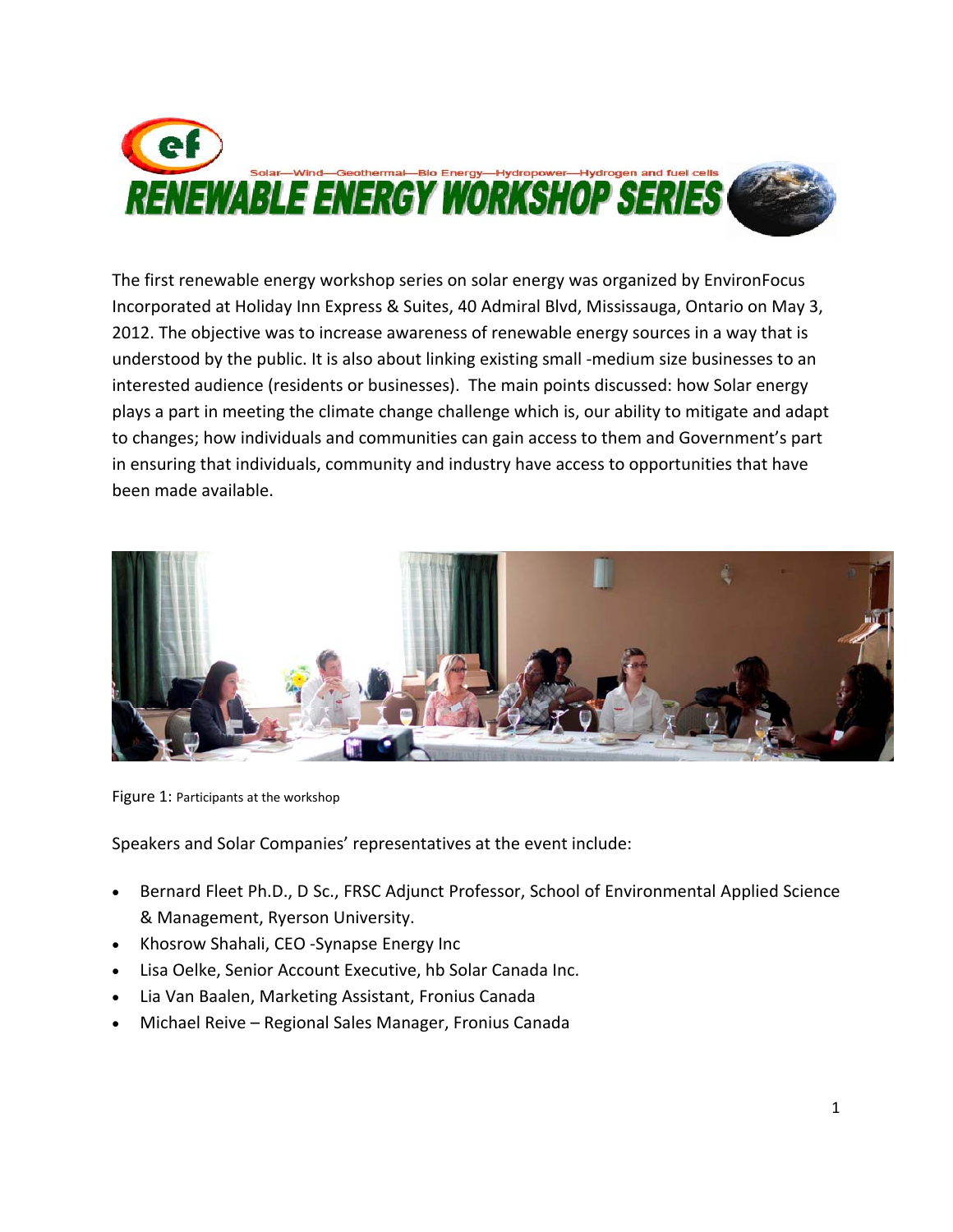The event was sponsored in part by Loblaws and Longo's. Other participating business includes Oluchi Group International. The following information was discussed:

## **I. Challenges associated with Solar Energy and the FIT/ Micro‐FIT program:**

- a. The Grid: The grid was not originally created to accept additional/renewable energy from individuals/companies.
- b. Poor management of the FIT/Micro-FIT program: Some applications have been approved that are not feasible and their installations cannot deliver projected energy. The integrity of the industry has been affected as a result of early issues of poorly managed companies.
- c. Financing: This is not always feasible as banks are reluctant to provide the required financing due to poor credit history.
- d. There is poor dissemination of information: The true costs of using non‐renewable energy are not published and the public is not motivated to make any change.
- e. Ontario Power Authority is encouraging community projects but the requirements and conditions laid out in the current policy are unclear
- f. Current structures are built to meet 'pre‐determined aesthetics' and less emphasis is placed on their long term functionality
- g. Land to install solar panels are not readily available
- h. Public opinions and their perception of renewable electricity as a more expensive option and the fear that people will loose jobs as a result of the shift.

## **II. How the challenges can be met:**

- a. Increase public participation by creating awareness through community events. The connection between climate change and the recent stream of environmental disasters in North America needs to be publicly cited as impacts of climate change.
- b. The various stages of the Micro‐FIT process have to be simplified in a way that is understood by the general public.
- c. The option to skip the grid and use motor‐grids should be explored. The idea of one small grid in small communities as opposed to one large grid for numerous large communities should be considered. This will reduce the number of the power lines and their associated safety issues.
- d. To repair the integrity of the industry, a transparent process is required to ensure qualified applicants are selected
- e. It is recommeded that government mandates the use of renewable energy as opposed to being a voluntary option**.**